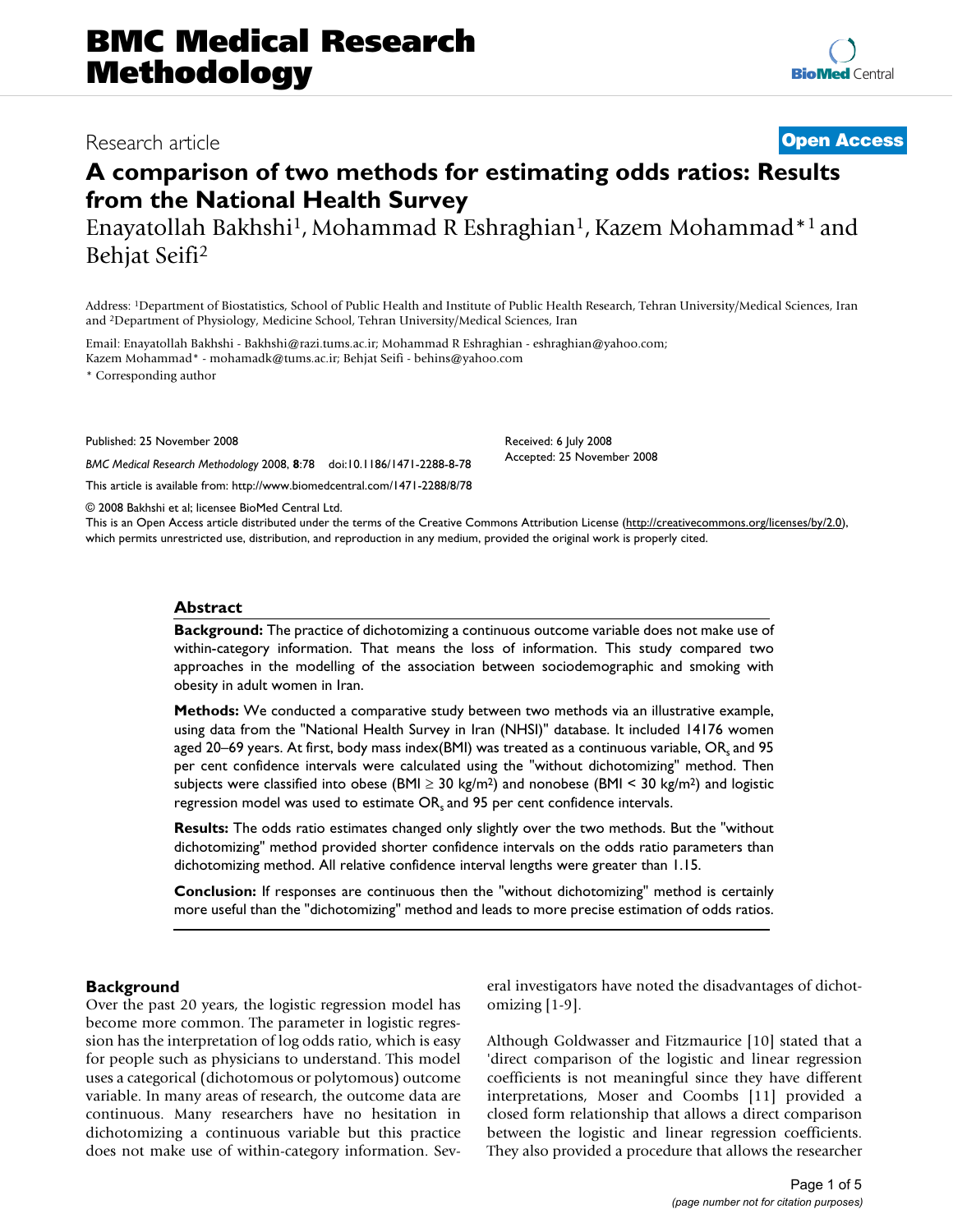to analyze the original continuous outcome without dichotomizing.

The aims of this paper are: (1) to demonstrate that the coefficient estimates from the "without dichotomizing (WDICH)" method have smaller variances and shorter confidence intervals than the dichotomizing (DICH) method; and (2) to find more efficient parameter estimates than logistic regression model for the association of sociodemographic and smoking with obesity by using cross-sectional data from the 1999–2000 National Health Survey in Iran.

# **Methods**

# *Overview of WDICH method*

The WDICH method overcomes some of the disadvantages of logistic regression model [11]. The linear regression model can be stated as follows:

$$
\gamma_i = x_i \beta + e_i
$$

Where  $e_i$  is random error term with mean 0 and variance  $\sigma^2$  > 0;  $e_i$  and  $e_j$  are uncorrelated so that the covariance ( $e_i$ ,  $(e_j) = 0$  for all *i*, *j*; *i*  $\neq$  *j*. Moser and Coombs supposed that the random terms  $e_i$  follow a logistic distribution and explanatory variables *xi* follow a discrete uniform distribution. They provided an estimate of the same odds ratio parameter as the DICH method, but without loss of information [11]. The estimates obtained from WDICH are more efficient than those from the logistic model [11]. They also carried out an extensive simulation study to evaluate the robustness of this conclusion to changes in the distributions of  $e_i$  and  $x_i$  [11]. The reliability of these simulation results is assessed in this paper.

## *Data set examined*

The NHSI is a survey designed to gain comprehensive knowledge and information about health care problems and difficulties throughout in Iran, 1999–2000. Data from the NHSI were considered in this investigation. In this study, 14176 women, 8957 urban and 5219 rural aged 20–69 years were investigated. We excluded pregnant women from the analyses. This study is approved by the Ethic Committee of the Tehran University of Medical Sciences.

# *Model variables*

# *a)Response variable*

Height and weight were measured rather than selfreported. BMI (Body Mass Index) was calculated as weight in kilograms divided by the square of the height in meters (kg/m<sup>2</sup>), and subjects were classified into obese (BMI  $\geq$  30  $kg/m<sup>2</sup>$ ) and nonobese (BMI < 30 kg/m<sup>2</sup>).

*b) Independent variables*

**i. Place of residence**: Urban (1) or Rural (0);

**ii. Age (yr);**

**iii. Education**: The total number of years of education;

**iv. Smoking status**: Smoker (1) or Nonsmoker (0);

**v. Marital status**: Married (1) or Non-married (0);

**vi. Economic index**: Economic index was defined as square meter of living place divided by number of household. Participants were classified by their economy index status into four classes: 1) low (economic index  $\leq$  Quartile 1), 2) lower-middle (Quartile  $1 <$  economic index  $\leq$  Quartile 2), 3) upper-middle (Quartile 2 < economic index  $\leq$ Quartile 3) and 4) high (economic index > Quartile 3).

# *Statistical analysis*

At first, BMI was treated as a continuous variable and is expressed as a function of place of residence, age, education, smoking, marital status and economic index using the WDICH method,  $OR<sub>s</sub>$  and 95 per cent confidence intervals were calculated. Then subjects were classified into obese (BMI ≥ 30 kg/m<sup>2</sup>) and nonobese (BMI < 30 kg/ m2) and logistic regression model was used to estimate OR<sub>s</sub> and 95 per cent confidence intervals.

Two methods were compared with respect to relative confidence interval length of parameter estimates.

Analyses results were obtained using STATA (Version 8.0) and R (Version 2.0.1).

# **Results**

Distribution of age, BMI, education, marital status, economic index and smoking are shown in table 1 in order to make the data presentation complete. The mean BMI of urban women was 26.02 kg/m2(95 percent CI: 25.92– 26.12). The rural women had a mean BMI 24.14  $\text{kg/m}^2$ (95 percent CI: 24.02–24.26).

Results in Table 2 were obtained from fitting Models in DICH and WDICH methods. DICH and WDICH produced different confidence intervals, although the odds ratios were similar. The odds ratio estimate from the WDICH method had smaller variances and shorter confidence intervals than the DICH method. The mathematical proof and simulation results are found in Moser and Coombs [11].

# *Explanation of results from Table 2 (WDICH)*

 $\Box$  Urban women had significantly higher odds of obesity than their rural counterparts (OR = 2.041, 95% CI: 1.916  $-2.914$ ).

 $\Box$  Age was directly associated with obesity (OR = 1.03, 95% CI: 1.026–1.032).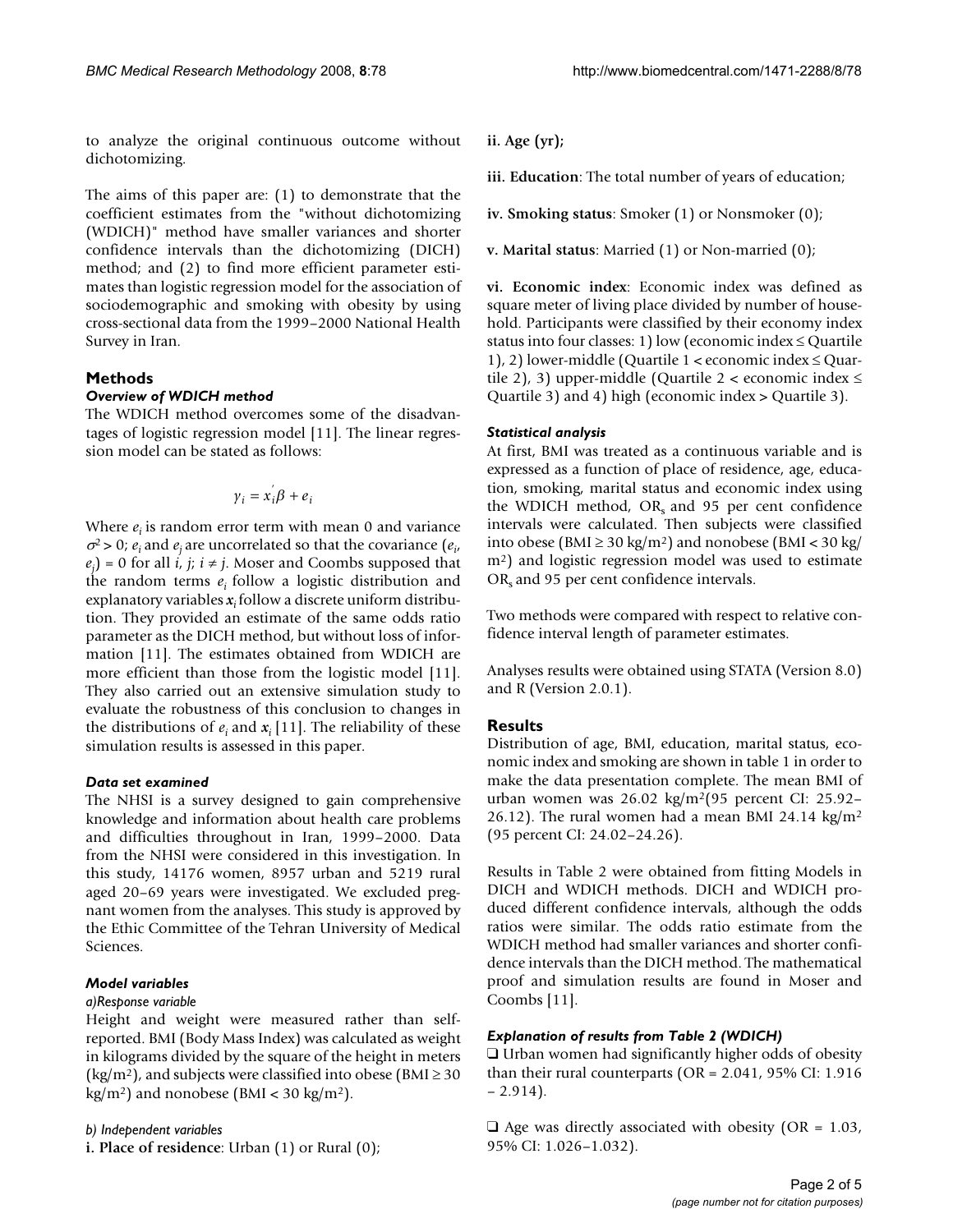| <b>Variables</b>                    | <b>Rural (n = 5219)</b> | Urban ( $n = 8957$ ) |  |
|-------------------------------------|-------------------------|----------------------|--|
| Age, years (mean, sd <sup>a</sup> ) | 36.91 (13.58)           | 37.3(13.6)           |  |
| BMI <sup>b</sup> (mean, sd)         | 24.14(4.64)             | 26.02(5.06)          |  |
| Years of education(mean, sd)        | 2.59(3.42)              | 5.65(4.83)           |  |
| Married (number)                    | 3973                    | 7234                 |  |
| Non-married (number)                | 1246                    | 1723                 |  |
| Low economic index(number)          | 1655                    | 2379                 |  |
| Lower-middle economic index(number) | 1036                    | 2271                 |  |
| Upper-middle economic index(number) | 1280                    | 2212                 |  |
| High economic index(number)         | 1248                    | 2095                 |  |
| Smoker (number)                     | 97                      | 176                  |  |
| Non smoker(number)                  | 5122                    | 8781                 |  |

**Table 1: Characteristics of the analytical sample by place of residence in 14176 Iranian women, 1999–2000**

a<sub>standard</sub> deviation

bBody mass index (weight (kg)/height(m)2).

 $\Box$  Education was inversely associated with obesity (OR = 0.99, 95% CI: 0.979–0.996).

 $\square$  Non smoker women were more obese than smokers. Obesity odds ratio was 0.69 (95 percent CI: 0.553–0.856) for smoker women compared to non smokers.

 $\Box$  Married women had significantly higher odds of obesity than their non-married counterparts (OR = 1.24, 95% CI: 1.150 – 1.323).

 $\square$  An association observed between economic index and obesity. Using low as the reference group, obesity odds ratios were 1.36 (95 percent CI: 1.246–1.475), 1.31 (95 percent CI: 1.205–1.426) and 1.29 (95 percent CI: 1.155– 1.443) for the lower-middle, upper-middle and high groups respectively.

# **Discussion**

Dichotomizing the primary outcome variable may result in loss of information. We conducted a comparative study between two methods via an illustrative example, using data from the NHSI database. It included 14176 women aged 20–69 years. OR estimates and 95 per cent confidence intervals were calculated using both the DICH method and WDICH method. Overall, we obtained similar parameter estimates from DICH and WDICH methods. But the odds ratio estimate from the WDICH method had smaller variances and shorter confidence intervals than the DICH method. Our results indicated the improvement of the WDICH method over the DICH method because for all covariates the relative confidence interval length was greater than 1.15. Our results were consistent with the findings by Moser and Coombs [11] showing the greater efficiency of parameter estimates from WDICH method in comparison to DICH method.

In our study, there was a positive association between age and obesity. Our results are consistent with most studies [12-15].

In most studies, women with lower education were more obese than those with higher education. Our results were consistent with these studies [16-20].

We observed an inverse association between smoking and obesity. Most studies report that smoking is associated

| Table 2: Adjusted odds ratios for obesity and confidence intervals using two methods for the National Health Survey |
|---------------------------------------------------------------------------------------------------------------------|
|---------------------------------------------------------------------------------------------------------------------|

| Covariates                 | Odds ratio       | 95% Cla<br>(Without dichotomizing) | 95% CI<br>(dichotomizing) | <b>Relative length of CI</b><br>(dichotomizing/without dichotomizing) |
|----------------------------|------------------|------------------------------------|---------------------------|-----------------------------------------------------------------------|
| Place of residence         | $2.04(2.13)^{b}$ | 1.916–2.194                        | $1.915 - 2.369$           | 1.63                                                                  |
| Age                        | 1.03(1.02)       | 1.026-1.032                        | $1.017 - 1.026$           | 1.50                                                                  |
| Years of education         | 0.99(0.98)       | 0.979-0.996                        | $0.968 - 0.993$           | 1.47                                                                  |
| Smoking                    | 0.69(0.65)       | $0.553 - 0.856$                    | $0.468 - 0.916$           | 1.48                                                                  |
| Marital status             | 1.24(1.48)       | $1.150 - 1.323$                    | $1.312 - 1.668$           | 2.06                                                                  |
| Lower-middle economy index | 1.36(1.37)       | l.246–l.475                        | l.206-l.554               | 1.52                                                                  |
| Upper-middle economy index | 1.31(1.29)       | l.205–l. <del>4</del> 26           | $1.136 - 1.468$           | 1.50                                                                  |
| High Economy Index         | 1.29(1.25)       | $1.155 - 1.443$                    | $1.094 - 1.425$           | 1.15                                                                  |

aconfidence interval

bwithout dichotomizing(dichotomizing)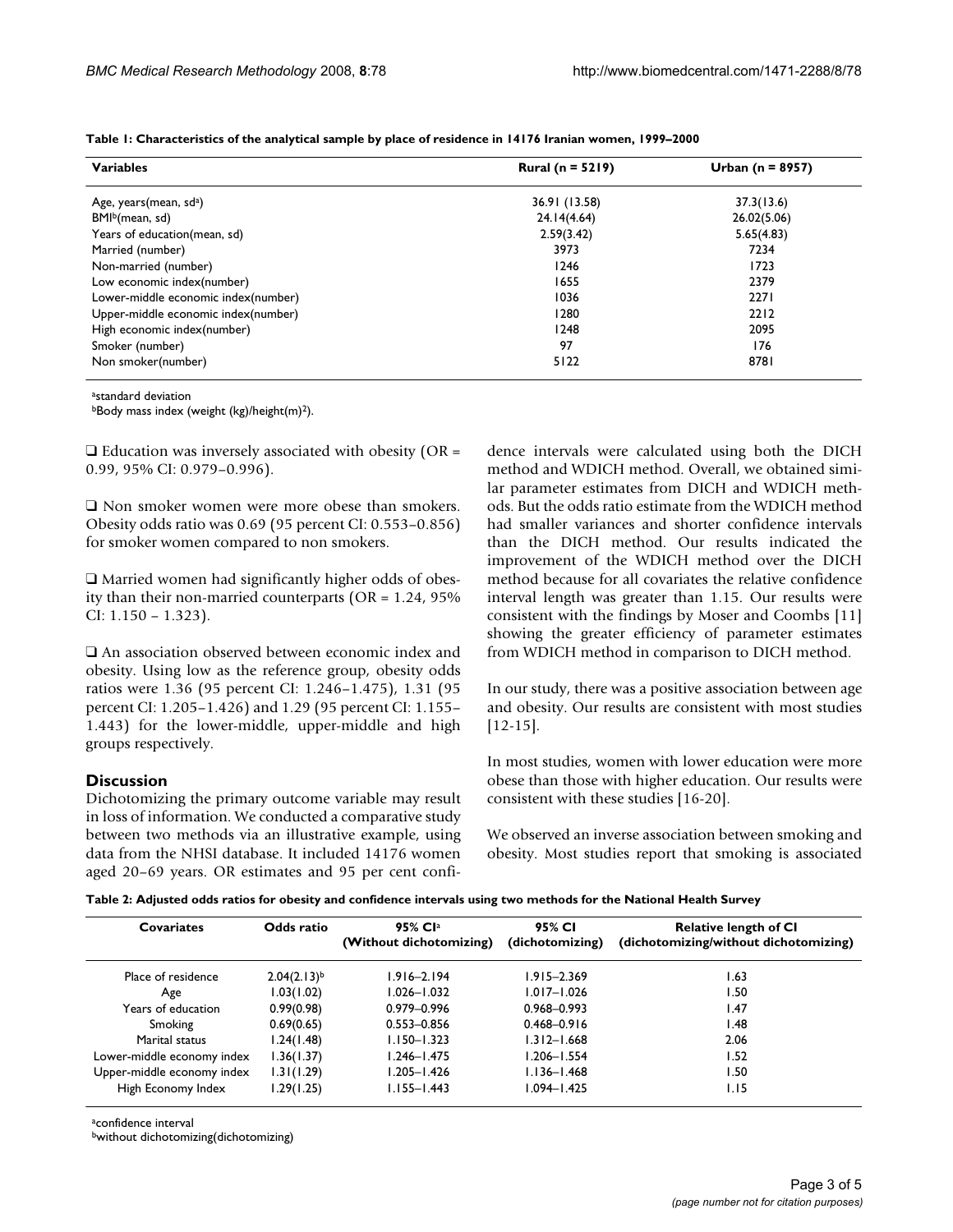with lower relative weight [21-25]. Our findings are basically in line with these studies.

We found that non-married women were less likely to be obese than their married counterparts. Our results are consistent with most studies [26,27].

We found a statistically significant association between economic index level and obesity for women. Women with low level were leaner than those with other levels. Our findings are consistent with some study in developing countries [28].

One of the limitations of this study is the cross-sectional nature of the NHSI dataset. This means that we cannot draw definitive conclusions concerning the direction of causality. It is another limitation that physical activity and income were not used in our investigation. The other limitation in this study is that marital status could be categorized into legally married and non-married only.

Our study had several strengths. It was performed in a nationally representative sample of the Iranian women. Height and weight were actually measured rather than self-reported. It is well known that self-reports underestimate the prevalence of obesity [29,30].

## **Conclusion**

WDICH method is useful to estimate odds ratios and provides more efficient parameter estimates than DICH method when responses are continuous. When outcome is a continuous variable, it should not be treated as a binary variable.

## **Abbreviations**

BMI: body mass index; OR: odds ratio; NHSI: National Health Survey in Iran; WDICH: without dichotomizing; DICH: dichotomizing.

## **Competing interests**

The authors declare that they have no competing interests.

## **Authors' contributions**

EB, KM and MRE originated the idea for this study, did the research proposal, data analysis and prepared the manuscript. BS helped and edited the final version as the medical consultant. All authors read and approved the final manuscript.

## **Acknowledgements**

This study was financed by a grant from Tehran University/Medical Sciences. The authors acknowledge the National Health Survey for their data, coordinated at the Department of Biostatistics, School of Public Health and Institute of Public Health Research, Tehran University/Medical Science, Iran.

#### **References**

- Zhao LP, Kolonel LN: [Efficiency loss from categorizing quanti](http://www.ncbi.nlm.nih.gov/entrez/query.fcgi?cmd=Retrieve&db=PubMed&dopt=Abstract&list_uids=1415166)**[tative exposures into qualitative exposures in case-control](http://www.ncbi.nlm.nih.gov/entrez/query.fcgi?cmd=Retrieve&db=PubMed&dopt=Abstract&list_uids=1415166) [studies.](http://www.ncbi.nlm.nih.gov/entrez/query.fcgi?cmd=Retrieve&db=PubMed&dopt=Abstract&list_uids=1415166)** *American Journal of Epidemiology* 1992, **136:**464-474.
- 2. MacCallum RC, Zhang S, Preacher KJ, Rucker DD: **[On the practice](http://www.ncbi.nlm.nih.gov/entrez/query.fcgi?cmd=Retrieve&db=PubMed&dopt=Abstract&list_uids=11928888) [of dichotomization of quantitative variables.](http://www.ncbi.nlm.nih.gov/entrez/query.fcgi?cmd=Retrieve&db=PubMed&dopt=Abstract&list_uids=11928888)** *Psychological Methods* 2002, **7:**19-40.
- 3. Cohen J: **The cost of dichotomization.** *Applied Psychological Measurement* 1983, **7:**249-253.
- 4. Greenland S: **[Avoiding power loss associated with categoriza](http://www.ncbi.nlm.nih.gov/entrez/query.fcgi?cmd=Retrieve&db=PubMed&dopt=Abstract&list_uids=7548361)[tion and ordinal scores in dose-response and tread analysis.](http://www.ncbi.nlm.nih.gov/entrez/query.fcgi?cmd=Retrieve&db=PubMed&dopt=Abstract&list_uids=7548361)** *Epidemiology* 1995, **6:**450-454.
- 5. Austin PC, Brunner LJ: **[Inflation of the type I error rate when a](http://www.ncbi.nlm.nih.gov/entrez/query.fcgi?cmd=Retrieve&db=PubMed&dopt=Abstract&list_uids=15057884) [continuous confounding variable is categorized in logistic](http://www.ncbi.nlm.nih.gov/entrez/query.fcgi?cmd=Retrieve&db=PubMed&dopt=Abstract&list_uids=15057884) [regression analyses.](http://www.ncbi.nlm.nih.gov/entrez/query.fcgi?cmd=Retrieve&db=PubMed&dopt=Abstract&list_uids=15057884)** *Statistics in Medicine* 2004, **23:**1159-1178.
- 6. Vargha A, Rudas T, Delaney HD, Maxwell SE: **Dichotomization, partial correlation, and conditional independence.** *Journal of Educational and Behavioral Statistics* 1996, **21:**264-282.
- 7. Maxwell SE, Delaney HD: **Bivariate median splits and spurious statistical significance.** *Psychological Bulletin* 1993, **113:**181-190.
- 8. Streiner DL: **[Breaking up is hard to do: the heartbreak of](http://www.ncbi.nlm.nih.gov/entrez/query.fcgi?cmd=Retrieve&db=PubMed&dopt=Abstract&list_uids=11987478)** [dichotomizing continuous data.](http://www.ncbi.nlm.nih.gov/entrez/query.fcgi?cmd=Retrieve&db=PubMed&dopt=Abstract&list_uids=11987478) **47(3):**262-266.
- 9. Chen H, Cohen P, Chen S: **[Biased odds ratios from dichotomi](http://www.ncbi.nlm.nih.gov/entrez/query.fcgi?cmd=Retrieve&db=PubMed&dopt=Abstract&list_uids=17066378)[zation of age.](http://www.ncbi.nlm.nih.gov/entrez/query.fcgi?cmd=Retrieve&db=PubMed&dopt=Abstract&list_uids=17066378)** *Statistics in Medicine* 2007, **26:**3487-3497.
- 10. Goldwasser MA, Fitzmaurice GM: **Multivariate linear regression analysis of childhood psychopathology using multiple informant data.** *International Journal of Methods in Psychiatric Research* 2001, **10:**1-10.
- 11. Moser BK, Coombs LP: **[Odds ratios for a continuous outcome](http://www.ncbi.nlm.nih.gov/entrez/query.fcgi?cmd=Retrieve&db=PubMed&dopt=Abstract&list_uids=15195319) [variable without dichotomizing.](http://www.ncbi.nlm.nih.gov/entrez/query.fcgi?cmd=Retrieve&db=PubMed&dopt=Abstract&list_uids=15195319)** *Statistics in Medicine* 2004, **23:**1843-60.
- 12. Ogden CL, Carroll MD, Curtin LR, McDowell MA, Tabak CJ, Flegal KM: **[Prevalence of overweight and obesity in the United](http://www.ncbi.nlm.nih.gov/entrez/query.fcgi?cmd=Retrieve&db=PubMed&dopt=Abstract&list_uids=16595758) [States, 1999–2004.](http://www.ncbi.nlm.nih.gov/entrez/query.fcgi?cmd=Retrieve&db=PubMed&dopt=Abstract&list_uids=16595758)** *JAMA* 2006, **295(13):**1549-55.
- 13. Flegal KM, Caroll MD, Kuczmarski RJ, Johnson CL: **Overweight and obesity in the United States: prevalence and trends, 1960– 1994.** *Int J Obes* 1998, **22:**39-47.
- 14. Lewis CE, Jacobs DR, McCreath H, *et al.*: **[Weight gain continues](http://www.ncbi.nlm.nih.gov/entrez/query.fcgi?cmd=Retrieve&db=PubMed&dopt=Abstract&list_uids=10905529) [in the 1990s: 10 year trends in weight and overweight from](http://www.ncbi.nlm.nih.gov/entrez/query.fcgi?cmd=Retrieve&db=PubMed&dopt=Abstract&list_uids=10905529) [the CARDIA Study.](http://www.ncbi.nlm.nih.gov/entrez/query.fcgi?cmd=Retrieve&db=PubMed&dopt=Abstract&list_uids=10905529)** *Am J Epidemiol* 2000, **151(12):**1172-81.
- 15. Bagust A, Roberts BL, Haycox AK, Barrow S: **The additional lost of obesity to the health service and the potential for resource savings from effective interventions.** *Eur J Public Health* 1999, **9:**258-64.
- 16. Klumbien J, Petkeviciene J, Helasoja V, Prattala R, Kasmel A: **[Socio](http://www.ncbi.nlm.nih.gov/entrez/query.fcgi?cmd=Retrieve&db=PubMed&dopt=Abstract&list_uids=15542875)[demographic and health behaviour factors associated with](http://www.ncbi.nlm.nih.gov/entrez/query.fcgi?cmd=Retrieve&db=PubMed&dopt=Abstract&list_uids=15542875) obesity in adult populations in Estonia, Finland and Lithua[nia.](http://www.ncbi.nlm.nih.gov/entrez/query.fcgi?cmd=Retrieve&db=PubMed&dopt=Abstract&list_uids=15542875)** *Eur J Public Health* 2004, **14:**390-4.
- 17. Sarlio-Lahteenkorva S, Lahelma E: **[The association of body mass](http://www.ncbi.nlm.nih.gov/entrez/query.fcgi?cmd=Retrieve&db=PubMed&dopt=Abstract&list_uids=10405846) [index with social and economic disadvantage in women and](http://www.ncbi.nlm.nih.gov/entrez/query.fcgi?cmd=Retrieve&db=PubMed&dopt=Abstract&list_uids=10405846) [men.](http://www.ncbi.nlm.nih.gov/entrez/query.fcgi?cmd=Retrieve&db=PubMed&dopt=Abstract&list_uids=10405846)** *Int J Epidemiol* 1999, **28:**445-9.
- 18. Laurier D, Guiguet M, Chau NP, Wells JA, Valleron AJ: **[Prevalence](http://www.ncbi.nlm.nih.gov/entrez/query.fcgi?cmd=Retrieve&db=PubMed&dopt=Abstract&list_uids=1326486) [of obesity: a comparative survey in France, United Kingdom](http://www.ncbi.nlm.nih.gov/entrez/query.fcgi?cmd=Retrieve&db=PubMed&dopt=Abstract&list_uids=1326486) [and the United States.](http://www.ncbi.nlm.nih.gov/entrez/query.fcgi?cmd=Retrieve&db=PubMed&dopt=Abstract&list_uids=1326486)** *Int J Obes Relat Metab Disord* 1992, **16(8):**565-572.
- 19. Molarius A, Seidell JC, San S, Tuomilehto J, Kuulasmaa K: **[Educa](http://www.ncbi.nlm.nih.gov/entrez/query.fcgi?cmd=Retrieve&db=PubMed&dopt=Abstract&list_uids=10937007)[tional level, relative body weight, and changes in their asso](http://www.ncbi.nlm.nih.gov/entrez/query.fcgi?cmd=Retrieve&db=PubMed&dopt=Abstract&list_uids=10937007)ciation over 10 years: an international perspective from the [WHO MONICA Project.](http://www.ncbi.nlm.nih.gov/entrez/query.fcgi?cmd=Retrieve&db=PubMed&dopt=Abstract&list_uids=10937007)** *Am J Public Health* 2000, **90:**1260-8.
- 20. Wamala SP, Wolk A, Orth-Gomer K: **[Determinants of obesity in](http://www.ncbi.nlm.nih.gov/entrez/query.fcgi?cmd=Retrieve&db=PubMed&dopt=Abstract&list_uids=9327484) [relation to socioeconomic status among middle-aged Swed](http://www.ncbi.nlm.nih.gov/entrez/query.fcgi?cmd=Retrieve&db=PubMed&dopt=Abstract&list_uids=9327484)[ish women.](http://www.ncbi.nlm.nih.gov/entrez/query.fcgi?cmd=Retrieve&db=PubMed&dopt=Abstract&list_uids=9327484)** *Prev Med* 1997, **26:**734-44.
- 21. Jeffery RW, Forster JL, Folsom AR, Luepker RV, Jacobs DR Jr, Blackburn H: **[The relationship between social status and body mass](http://www.ncbi.nlm.nih.gov/entrez/query.fcgi?cmd=Retrieve&db=PubMed&dopt=Abstract&list_uids=2703294) [index in the Minnesota Heart Health Program.](http://www.ncbi.nlm.nih.gov/entrez/query.fcgi?cmd=Retrieve&db=PubMed&dopt=Abstract&list_uids=2703294)** *Int J Obes* 1989, **13:**59-67.
- 22. Kawada T: **[Difference of body mass index stratified by the](http://www.ncbi.nlm.nih.gov/entrez/query.fcgi?cmd=Retrieve&db=PubMed&dopt=Abstract&list_uids=15010201) [period of smoking cessation from a cross-sectional study.](http://www.ncbi.nlm.nih.gov/entrez/query.fcgi?cmd=Retrieve&db=PubMed&dopt=Abstract&list_uids=15010201)** *Arch Med Res* 2004, **35:**181-4.
- 23. Laaksonen M, Rahkonen O, Prattala R: **[Smoking status and rela](http://www.ncbi.nlm.nih.gov/entrez/query.fcgi?cmd=Retrieve&db=PubMed&dopt=Abstract&list_uids=9612833)[tive weight by educational level in Finland, 1978–1995.](http://www.ncbi.nlm.nih.gov/entrez/query.fcgi?cmd=Retrieve&db=PubMed&dopt=Abstract&list_uids=9612833)** *Prev Med* 1998, **27:**431-7.
- 24. Rasky E, Stronegger WJ, Freidl W: **[The relationship between](http://www.ncbi.nlm.nih.gov/entrez/query.fcgi?cmd=Retrieve&db=PubMed&dopt=Abstract&list_uids=9027526) [body weight and patterns of smoking in women and men.](http://www.ncbi.nlm.nih.gov/entrez/query.fcgi?cmd=Retrieve&db=PubMed&dopt=Abstract&list_uids=9027526)** *Int J Epidemiol* 1996, **25:**1208-12.